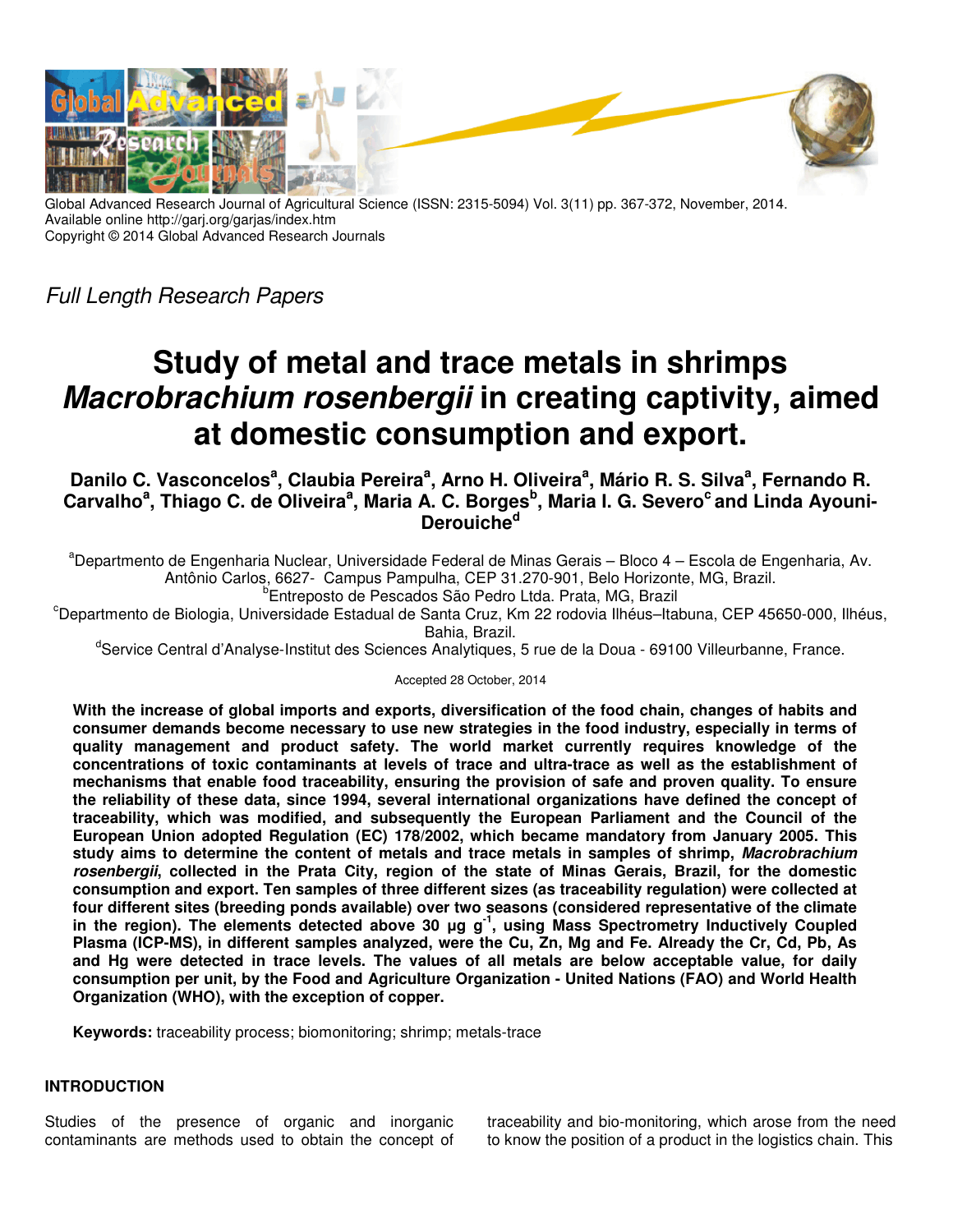concept gained prominence in the 1990s, after a series of incidents involving the consumption of meat from animals affected by Bovine Spongiform Encephalopathy, BSE, mad cow disease, which in humans can cause Creutzfeldt-Jakob syndrome, degenerative neurological disease, with fatal consequences, initially in the UK and later in other European Union countries.

Traceability is the ability to trace, follow and identify uniquely a product unit or batch through all stages of production, processing and distribution (Derick and Dillon, 2004). That allows the control of risks during all production process steps. Thus, it is possible to react quickly in any event to protect consumer health. It is an important factor for quality and sanity assurance of the products of animal origin. The main consumer markets of the world require products with quality certification (Hilbrands 2001). The International Standards Organization (ISO) defines traceability as:

"The ability to trace the history, application or location of that which is under consideration. When considering products this can relate to the origin of material sand parts, and the processing history".

In Brazil, production of shrimp farms are growing and as so; the need to establish quality credibility for the consumer market. The production of freshwater shrimps of the type Macrobrachium is expanding. This production is based on two species: Macrobrachium rosenbergii (60%) and Macrobrachium nipponese (38%). The presence of heavy metals in the environment could hazard to food security and public health. They can be accumulated in aquatic animals such as shrimp, and be consumed by people.

Although traceability is not necessarily specifically mentioned all matters that relate quality, our research group of the Departamento de Engenharia Nuclear (DEN)/Universidade Federal de Minas Gerais (UFMG) began a research to quantify the levels of toxic metals in shrimp's fillet and to compare with values established by World Health Organization (WHO) and subsequently allowing to determine your quality and safety.

The first part of this research was quantify the concentration of toxic metals using ICP-MS in freshwater shrimps of specie Macrobrachium rosembergii from a shrimp farm localized in Prata City, Minas Gerais State from Brazil.

# **METHODOLOGY**

# **Site selection**

All shrimp samples were collected from a shrimp farm São Pedro localized in Prata City, Minas Gerais State from

Brazil in dry and rainy seasons. That farm sells all production for Asian food restaurants in São Paulo. Figure 1 shows the location of the Prata city.

### **Sampling**

240 samples were collected in four shrimp ponds and selected by size (post-larval, juvenile and adult) and immediately preserved in an ice box, and then they were taken to the laboratory.

#### **Sample preparation**

Total shrimp length and weight were measured. The muscles (edible parts) have been selected for lyophilization. After approximately 40 to 60 mg of each sample were digested in microwave using nitric acids.

#### **Sample analysis**

The samples were analyzed using Mass Spectrometry Inductively Coupled Plasm (ICP-MS), in the Institut des Sciences Analytiques, CNRS, Lyon, France, to determine the concentration of the metals: Cr, Cu, Zn, Mg, Fe, Cd, Pb, As, and Hg. Certified reference material of mussel tissue (ERM-CE278k) was used for quality control and assessment of method performance.

# **Statistical analysis**

One way analysis of variance (ANOVA) was used to verify the difference between the length of the sample and the concentration of metals, with measures of association and correlation coefficient of Pearson P <0.05.

# **RESULTS AND DISCUSSIONS**

Measured concentrations of the Macrobrachium rosembergii are shown in Table 1. The Cu, Zn, Mg and Fe were the most abundant elements in the different samples analyzed. There were detected traces of Cr, Cd, Pb, As and Hg.

#### **Chromium**

Traces of Chromium in muscle of the Macrobrachium rosenbergii were lower  $(0.68\pm0.2 - 1.27\pm0.2 \mu g.g^{-1})$  than values limits of FAO/WHO <12  $\mu$ g.g<sup>-1</sup>).

# **Copper**

High levels of Cu were found in muscle material of the Macrobrachium rosenbergii (53 $\pm$ 5 - 86 $\pm$ 6 µg.g<sup>-1</sup>). The according to FAO/WHO high levels of Cu  $(60 \mu q.q^{-1})$  is toxic for humans, although it is essential for all living

<sup>\*</sup>Corresponding Author's Email: danilochagasvas@gmail.com; Tel: + 55 31 3499 6686; Fax: + 55 31 3499 6660.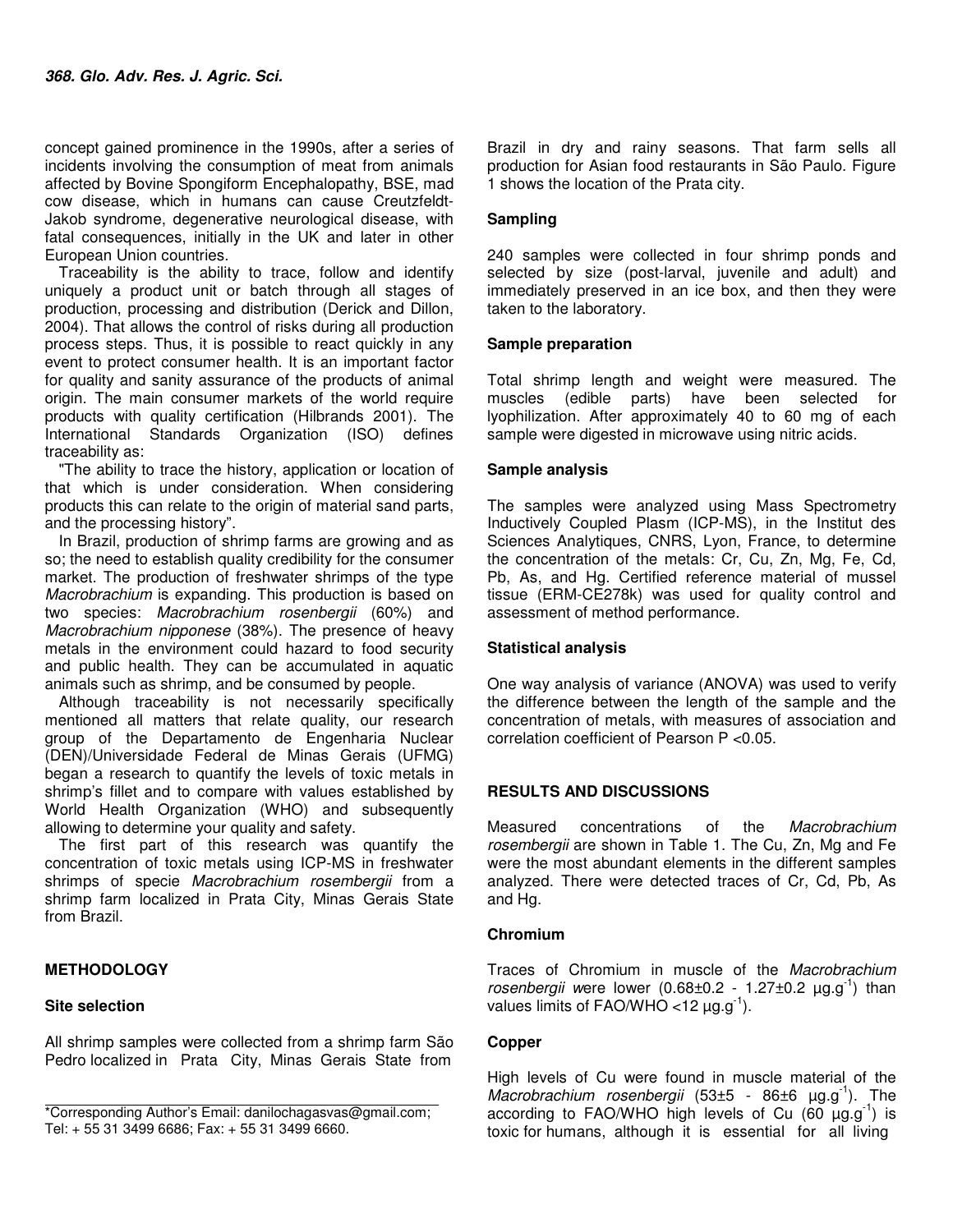

 **Figure 1.** Location of Prata city in Minas Gerais state from Brazil.

Table 1. Metal Concentrations (µg.g<sup>-1</sup> dry mass) in muscles of *Macrobrachium rosenbergii* and acceptable value for daily consumption

| Length (mm)       | ∣Cr            | Сu               | lZn      | Mg       | Fe               | lCd             | lPb             | <b>As</b>     | Hg               |
|-------------------|----------------|------------------|----------|----------|------------------|-----------------|-----------------|---------------|------------------|
| $ 50-85 $         | $0.72 \pm 0.2$ | 53±5             | $38+3$   | 1600±120 | 68 <sup>+6</sup> | $0.08 + 0.05$   | $0.07 \pm 0.03$ | $0.4 + 0.1$   | $0.2 + 0.1$      |
| 86-90             | $0.76 \pm 0.2$ | 58 <sub>±4</sub> | $39+2$   | 1713±125 | 117±11           | $0.11 \pm 0.06$ | $0.07 \pm 0.01$ | $0.3 \pm 0.1$ | $ 0.03 \pm 0.03$ |
| $ 91 - 99$        | $0.76 \pm 0.2$ | $86 + 6$         | $43 + 4$ | 1643±130 | 123±13           | $0.25 \pm 0.06$ | $0.04 \pm 0.02$ | $0.3 + 0.1$   | $0.4 \pm 0.2$    |
| 100-110           | $0.68 + 0.2$   | 57±4             | $42 + 4$ | 1661±140 | 54 <sup>+6</sup> | $0.13 \pm 0.08$ | $0.04 \pm 0.04$ | $0.2 + 0.2$   | $0.2 + 0.1$      |
| 111-180           | $1.27 \pm 0.2$ | $60 + 5$         | $44+3$   | 1500±135 | $52+6$           | $0.10 \pm 0.05$ | $0.07 \pm 0.03$ | $0.5 + 0.1$   | $0.3 + 0.2$      |
| 181-250           | $0.86 \pm 0.1$ | 58 <sub>±5</sub> | 56±7     | 1710±130 | $52 + 4$         | $0.03 \pm 0.01$ | $0.07 \pm 0.04$ | $0.4 \pm 0.1$ | $0.2 \pm 0.1$    |
| $FAO/WHO[4,5]$ 12 |                | 30               | 50       | 4000     | [60g[6]          | 1.0             | 2.0             | ∣∗            | 1,0[7]           |

\* None (except if indicated by manufacturing method or source)

organisms (Yilmaz and Yilmaz 2007). In crustaceans, copper is a constituent of the blood pigment hemocyanin.

#### **Zinc**

Zinc  $(38\pm3 - 56\pm7\mu g.g^{-1})$  has a much lower toxicity to crustaceans than copper (Canli and Furness 1993). The maximum zinc level permitted for food is 50  $\mu$ g.g<sup>-1</sup> according to FAO/WHO.

#### **Magnesium**

Magnesium is an essential mineral used in protein synthesis and the transport of energy. It is an essential mineral for the human body used for over 300 very important biological processes, including the production of adenosine triphosphate (ATP) and muscle contraction. This metal in Macrobrachium rosenbergii was lower  $(1500\pm135 - 1713\pm125 \mu g. g^{-1})$ , than values limits of FAO/WHO  $(\leq 4000 \text{ }\mu\text{g}.\text{g}^{-1})$  (FAO/WHO-JECFA 2002); (Stoltzfus and Dreyfuss 1997).

#### **Iron**

Iron deficiency causes anemia in the body, in excess this mineral can also be harmful to health and cause a disease called hemochromatosis. The iron in *Macrobrachium* rosenbergii was lower (52±4 - 123±13 $\mu$ g.g<sup>-1</sup>) than the value limits of International Nutritional Anemia Consultative Group (INACG), 60 g for daily consumption (Stoltzfus and Dreyfuss 1997).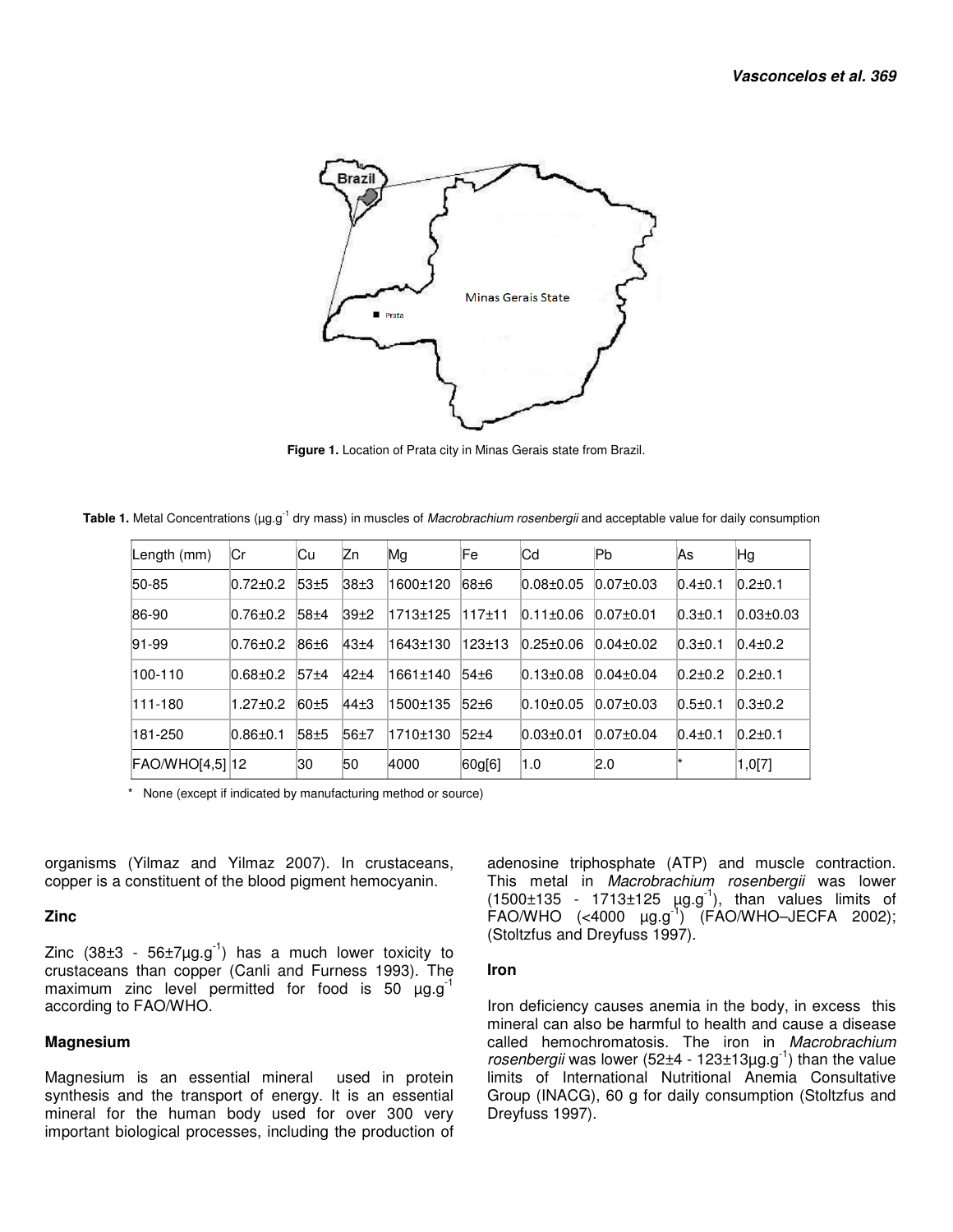

 **Figure 2.** Pearson correlation between 6 set of length of shrimps and metal concentrations in the muscles.

#### **Cadmium**

Cadmium is a highly toxic metal causing long-term risks in humans. It means values of Cd in samples studies were not elevated  $\left( < 0.25 \pm 0.06 \, \mu \text{g} \cdot \text{g}^{-1} \right)$ .

#### **Lead**

Lead is a common contaminant of the environment due to its natural occurrence. Lead poisoning or compounds containing this metal can cause serious harm to health and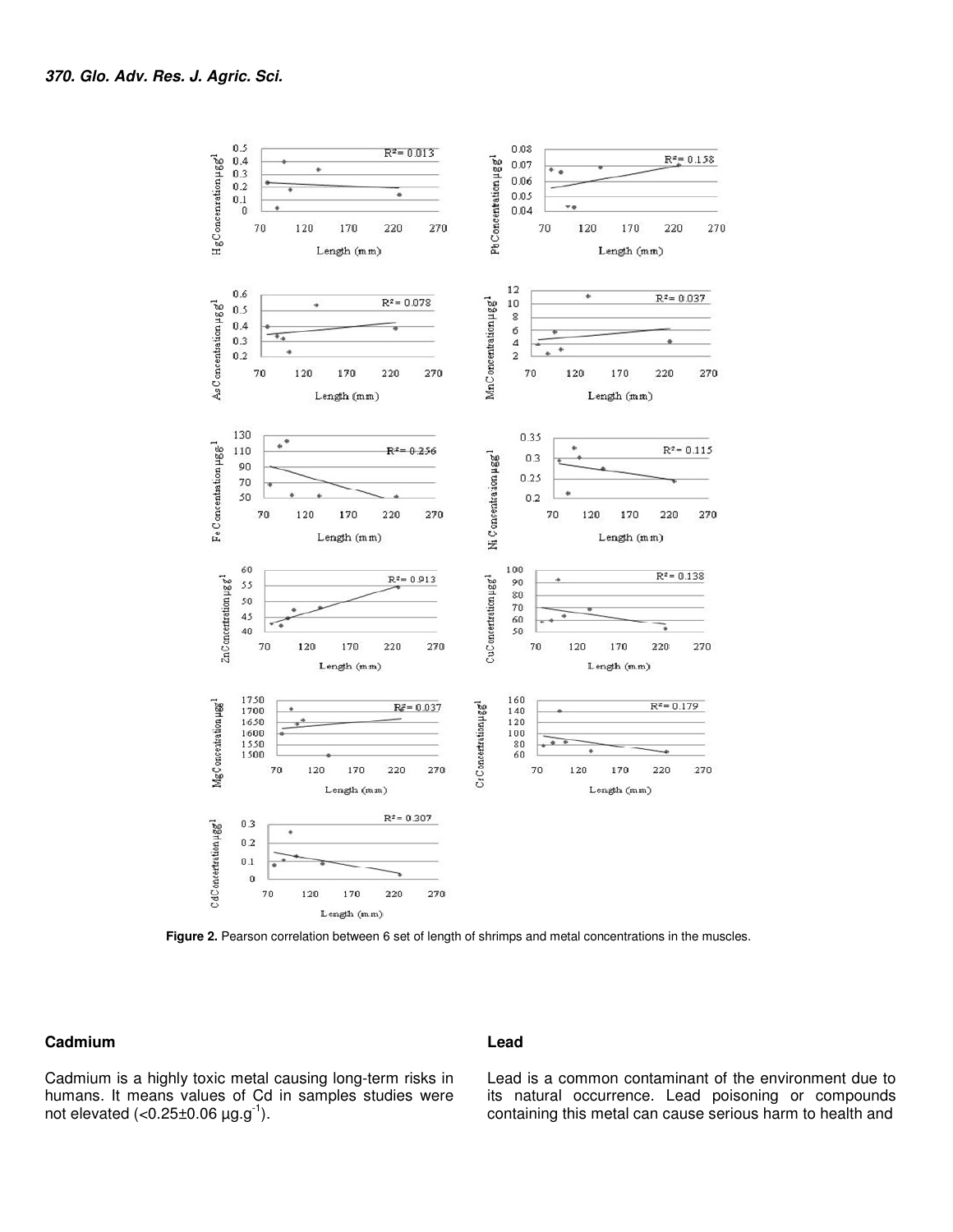in some cases can lead to death. Lead occurs primarily in the inorganic form in the environment. Human exposure is mainly via food and water, with some via air, dust and soil (CONTAM 2013). Traces of lead in Macrobrachium rosenbergii were lower  $(0.04\pm0.02 - 0.07\pm0.01 \mu g.g^{-1})$ , than value limits of FAO/WHO (<2.0µg.-1).

# **Arsenic**

The element arsenic exists in nature in a variety of chemical forms, including organic and inorganic species, as a result of their participation in complex biological processes. High levels of toxicity from arsenic are very well known due to the arsenic compounds readily absorbed. Any consideration of the impact of arsenic to human health must take into account the various common chemical forms of arsenic to which man is normally exposed. This aspect of arsenic in relation to human health is given special emphasis. Traces of arsenic in Macrobrachium rosenbergii were lower than  $0.4 \pm 0.2 \mu g g^{-1}$ , despite being a null value for acceptable daily intake, unless indicated by the method of manufacture or source.

# **Mercury**

The provisional values for a tolerable weekly intake (TWI), established by the Joint Expert Committee of FAO / WHO Food Additives (JECFA) for methyl mercury, 1.6  $\mu$ g.kg<sup>-1</sup> body weight (b.w.) and  $4 \mu g kg^{-1}$  b.w. for inorganic mercury were still considered adequate by the European Food Safety Authority (EFSA). Agreed, the JECFA and the EFSA Panel on Contaminants in the Food Chain (CONTAM Panel) established to inorganic mercury 4  $\mu$ g.kg $^{-1}$  b.w., expressed as mercury. Values of Hg in studied samples no were elevated  $\langle$ <0.4 $\pm$ 0.2 $\mu$ g.g<sup>-1</sup>) (CONTAM 2012). Figure 2 shows positive correlation between 6 sets of length of the shrimps and concentrations of metal in the muscles. There was no linear relationship between the variables concentrations of Cd, Cr, Cu, Mg, Fe, Pb, As, Hg and the length of the shrimps. However, there was positive Pearson's correlation between the Zn concentrations and length of the shrimps. Thus, the larger shrimp have higher concentrations of Zn than the smaller ones.

The intensive activities of the livestock and mining industries in the region known as Triângulo Mineiro, generate tons of waste left in the open that accumulate in considerable concentrations of heavy metals and toxic elements. These pollutants in the soil can be transported to surface waters and groundwater, causing changes in environmental quality.

# **CONCLUSION**

This research evaluated the concentrations of essential and non-essential elements and analysis of variance

(ANOVA) used to investigate indices, with Pearson correlation P <0.05, between the length of the samples and the concentration of metals and trace metals in shrimp Macrobrachium rosenbergii. The results shown that there was positive Pearson's correlation between the variables Zn concentrations and 6 set of length of the shrimps. Values of Cu in the muscles were greater than recommended levels (30  $\mu$ g.g<sup>-1</sup>). Information of the mean value of essential and non-essential elements in traceability process is an important contribution to ensuring the quality of the product for the consumer. The analysis of the elements mentioned above, using ICP-MS determined the toxicity and eco-toxicity of these organisms (sentinel) collected in situ, at different times, enabling the biomonitoring for assessment of environmental quality within a spatial and temporal scale allowing and determining different gradients of contamination or pollution. Certificate seal should be studied to products as proof of quality and traceability.

# **ACKNOWLEDGMENTS**

This work was supported by CAPES- Coordenação de Aperfeiçoamento de Pessoal de Nível Superior and Fazenda São Pedro in Prata, Minas Gerais state, Brazil. The analyses were carried out at the Institut des Sciences Analytiques, CNRS, Lyon, France.

#### **REFERENCES**

- Canli M, Furness RW, (1993).Toxicity of heavy metals dissolved in sea water and influences of sex and size on metal accumulation and tissue distribution in the Norway lobster Nephrops norvegicus. Mar. Environ. Res., 36, 217-236.
- CONTAM **(**2012). EFSA Panel on Contaminants in the Food Chain**,**  Scientific Opinion on the risk for public health related to the presence of mercury and methyl mercury in food. EFSA Journal, European Food Safety Authority.
- CONTAM (2013). EFSA Panel on Contaminants in the Food Chain, Scientific Opinion on Lead in Food. EFSA, Journal, European Food Safety Authority, Parma, Italy.
- Derick S, Dillon MA (2004). Guide to Traceability within the fish Industry, SIP-PO/ EUROFISH.
- FAO/WHO (1997). Food consumption and exposure assessment of chemicals. Report of a FAO/WHO consultation, Food and Agriculture Organization of the United Nations/World Health Organization, 10-14, February. Geneva, Switzerland.
- FAO/WHO–JECFA (2002). Limit test for heavy metals in food additive specifications. Explanatory note. Food and Agriculture Organization of the United Nations /World Health Organization. Joint FAO/WHO Expert Committee on Food Additives. FAO Joint Secretariat.
- Hilbrands A (2001). Quality, traceability and labeling in aquaculture a must to become a preferred supplier? Paper presented at the ad hoc EIFAC/EU. Working Party on Market Perspectives for European Freshwater Aquaculture, Brussels, Belgium.
- ISO (International Organization for Standardization) 2000. Quality management systems - Fundamentals and vocabulary. European Standard (EN ISO 9000:2000, Point 3.5.4). Committee for Standardization, Brussels, Belgium.